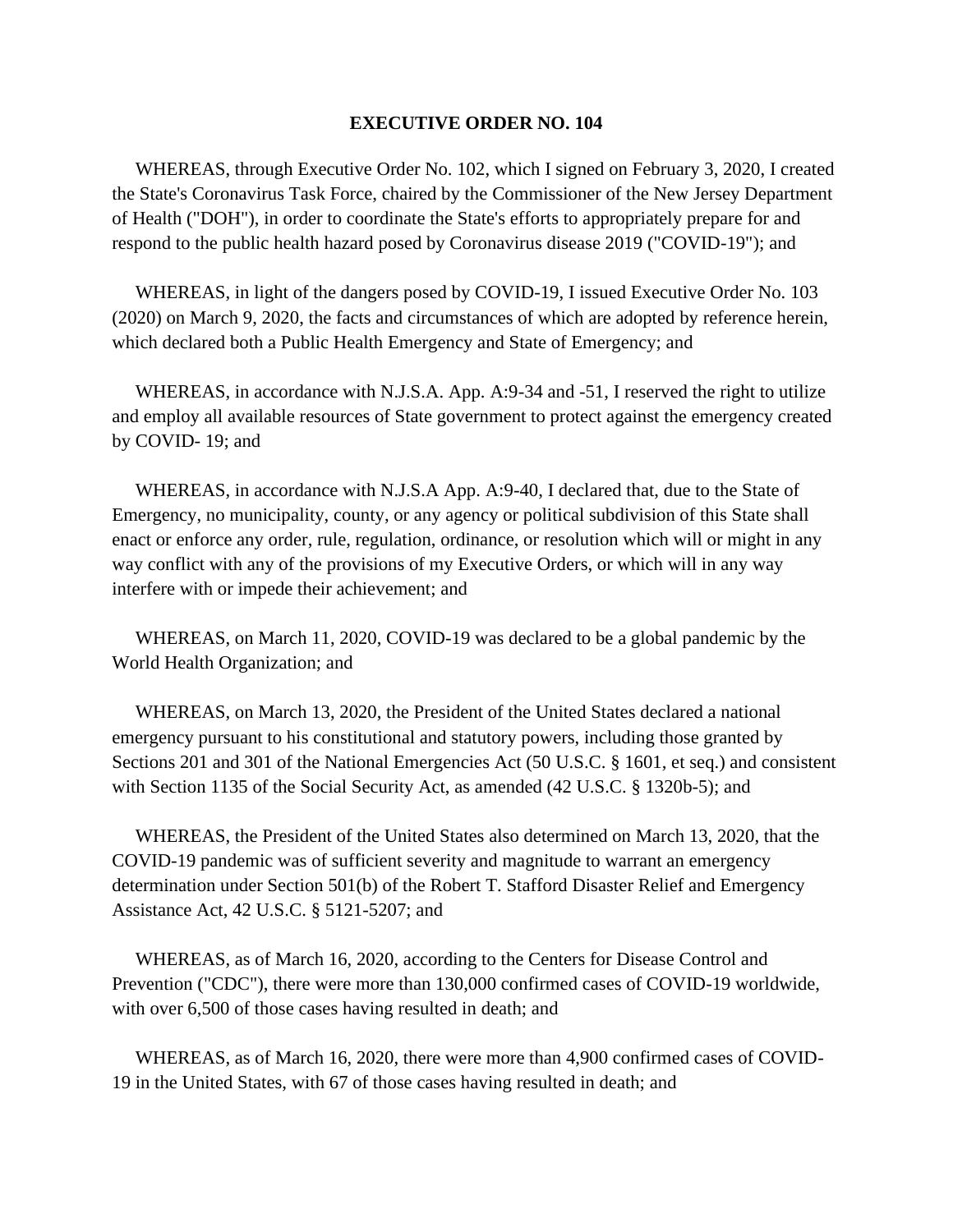WHEREAS, as of March 16, 2020, there were 178 positive cases of COVID-19 in New Jersey, spread across numerous counties; and

 WHEREAS, social mitigation strategies for combatting COVID-19 requires every effort to reduce the rate of community spread of the disease; and

 WHEREAS, as of March 15, 2020, the CDC recommends that for the next eight weeks, gatherings of 50 or more people be canceled or postponed throughout the United States; and

 WHEREAS, public and private preschool programs, elementary and secondary schools, and institutions of higher education are locations where significant numbers of students, educators, and support staff gather, often in close proximity in classrooms, hallways, cafeterias, and gymnasiums; and

 WHEREAS, suspending in-person preschool programs, K-12 education, and in-person instruction at institutions of higher education are part of the State's mitigation strategy to combat COVID-19 and reduce the rate of community spread; and

 WHEREAS, my Administration is committed to ensuring that all students will continue to have access to a quality education, in addition to school meals that are provided or subsidized for students from low-income families; and

 WHEREAS, casinos, racetracks, gyms, fitness centers, movie theaters, performing arts centers, other concert venues, nightclubs, and other entertainment centers, which are vital to the economic health of the State, are also locations where large numbers of individuals gather in close proximity; and

 WHEREAS, many individuals also come into contact with common surfaces at gyms, fitness centers, and other entertainment centers; and

 WHEREAS, suspending operations at these businesses is part of the State's mitigation strategy to combat COVID-19 and reduce the rate of community spread; and

 WHEREAS, even on casino floors, where slot machines or other casino games may be several feet apart, many individuals come into contact with common surfaces; and

 WHEREAS, in contrast to gaming at brick-and-mortar facilities, online gaming provides a safe mode of entertainment during a time when physical proximity to other individuals can be dangerous; and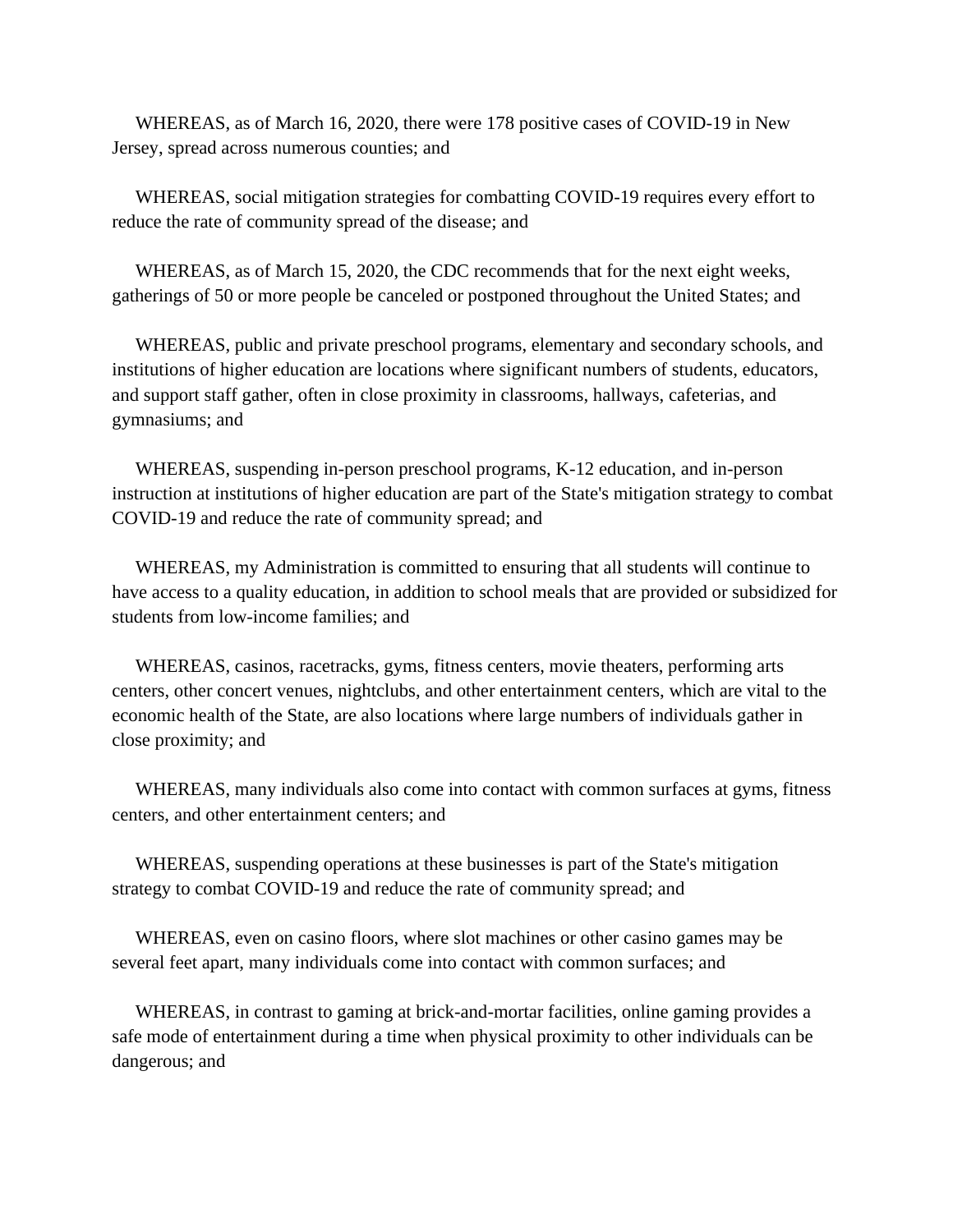WHEREAS, the CDC has advised that COVID-19 spreads most frequently through personto-person contact when individuals are within six feet or less of one another; and

 WHEREAS, as a result, the CDC has recommended that individuals practice "social distancing" to prevent community spread of the virus; and

 WHEREAS, the CDC has defined social distancing as the practice of "remaining out of congregate settings, avoiding mass gatherings, and maintaining distance (approximately 6 feet or 2 meters) from others when possible"; and

 WHEREAS, bars and restaurants are locations where significant numbers of individuals gather in close proximity, making adherence to social distancing protocols impossible or impracticable; and

 WHEREAS, to mitigate community spread of COVID-19, it is necessary to limit the unnecessary movement of individuals in and around their communities and person-to-person interactions in accordance with CDC and DOH guidance; and

 WHEREAS, on March 15, 2020, the Director of the National Institute of Allergy and Infectious Diseases, Dr. Anthony Fauci, called for "a dramatic diminution of the personal interaction that we see in restaurants and in bars," and recommended pursuing "[w]hatever it takes to do that"; and

 WHEREAS, the provision of take-out and delivery services do not pose the same danger of widespread person-to-person contact while still preserving necessary food delivery services for New Jersey residents; and

 WHEREAS, narrowing scope of service or hours of operation for restaurants and certain retail establishments permits individuals to access food, clothing, and other essential materials while also limiting unnecessary person-to-person contact; and

 WHEREAS, it is critical to ensure that law enforcement resources, particularly those that might otherwise be required to respond to late-night incidents, not be unnecessarily diverted from responding to COVID-19 related issues and maintaining public safety; and

 WHEREAS, the Constitution and statutes of the State of New Jersey, particularly the provisions of N.J.S.A. 26:13-1 et seq., N.J.S.A. App. A:9-33 et seq., N.J.S.A. 38A:3-6.1, and N.J.S.A. 38A:2-4 and all amendments and supplements thereto, confer upon the Governor of the State of New Jersey certain emergency powers, which I have invoked;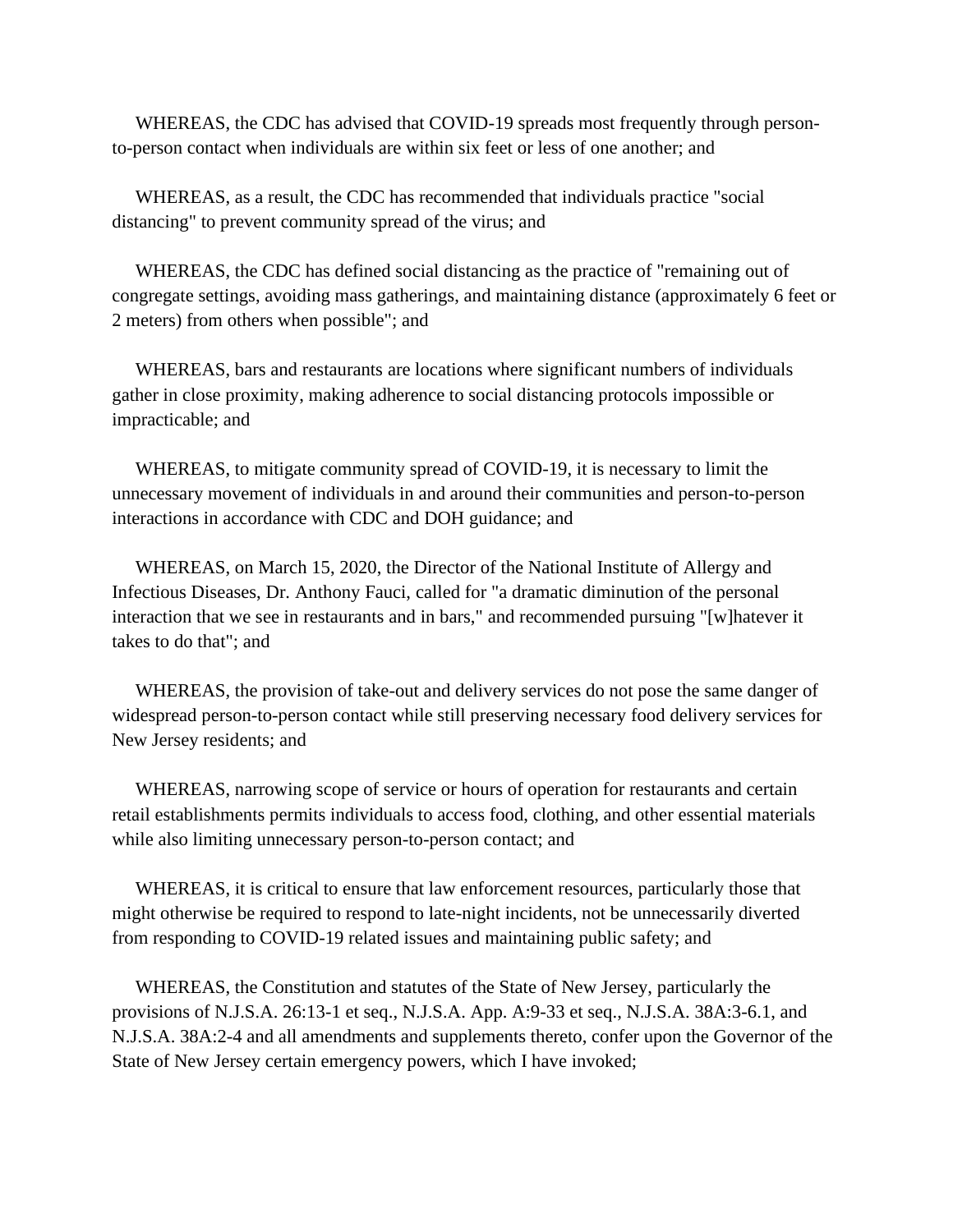NOW, THEREFORE, I, PHILIP D. MURPHY, Governor of the State of New Jersey, by virtue of the authority vested in me by the Constitution and by the Statutes of this State, do hereby ORDER and DIRECT:

 1. All gatherings of persons in the State of New Jersey shall be limited to 50 persons or fewer, excluding normal operations at airports, bus and train stations, medical facilities, office environments, factories, assemblages for the purpose of industrial or manufacturing work, construction sites, mass transit, or the purchase of groceries or consumer goods.

 2. All public, private, and parochial preschool program premises, and elementary and secondary schools, including charter and renaissance schools, shall be closed to students beginning on Wednesday, March 18, 2020, and shall remain closed as long as this Order remains in effect.

 3. All institutions of higher education shall cease in-person instruction beginning on Wednesday, March 18, 2020, and shall cease such in-person instruction as long as this Order remains in effect. The Secretary of the Office of Higher Education shall have the authority to grant a waiver to allow in-person instruction to students on a case-by-case basis where a compelling rationale to allow such access exists. The Secretary of the Office of Higher Education shall coordinate with institutions of higher education to determine appropriate student housing conditions for those students who reside in on-campus housing as their primary residence.

 4. The Commissioner of the Department of Education ("DOE"), in consultation with the Commissioner of DOH, shall be authorized to permit schools to remain open on a limited basis for the provision of food or other essential, non-educational services, or for educational or child care services if needed in emergency situations after consultation with the Commissioner of DOH. The Commissioner of DOE shall also have the authority to close any other career or training facilities over which he has oversight, after consultation with the Commissioner of DOH.

 5. The Commissioner of DOE shall continue working with each public school district, and private and parochial schools as appropriate, to ensure that students are able to continue their educations during this time period through appropriate home instruction. Local school districts, charter schools, and renaissance schools, in consultation with the Commissioner of DOE, shall have the authority and discretion to determine home instruction arrangements as appropriate on a case-by-case basis to ensure all students are provided with appropriate home instruction, taking into account all relevant constitutional and statutory obligations.

6. The Secretary of the Department of Agriculture, in conjunction with the Commissioner of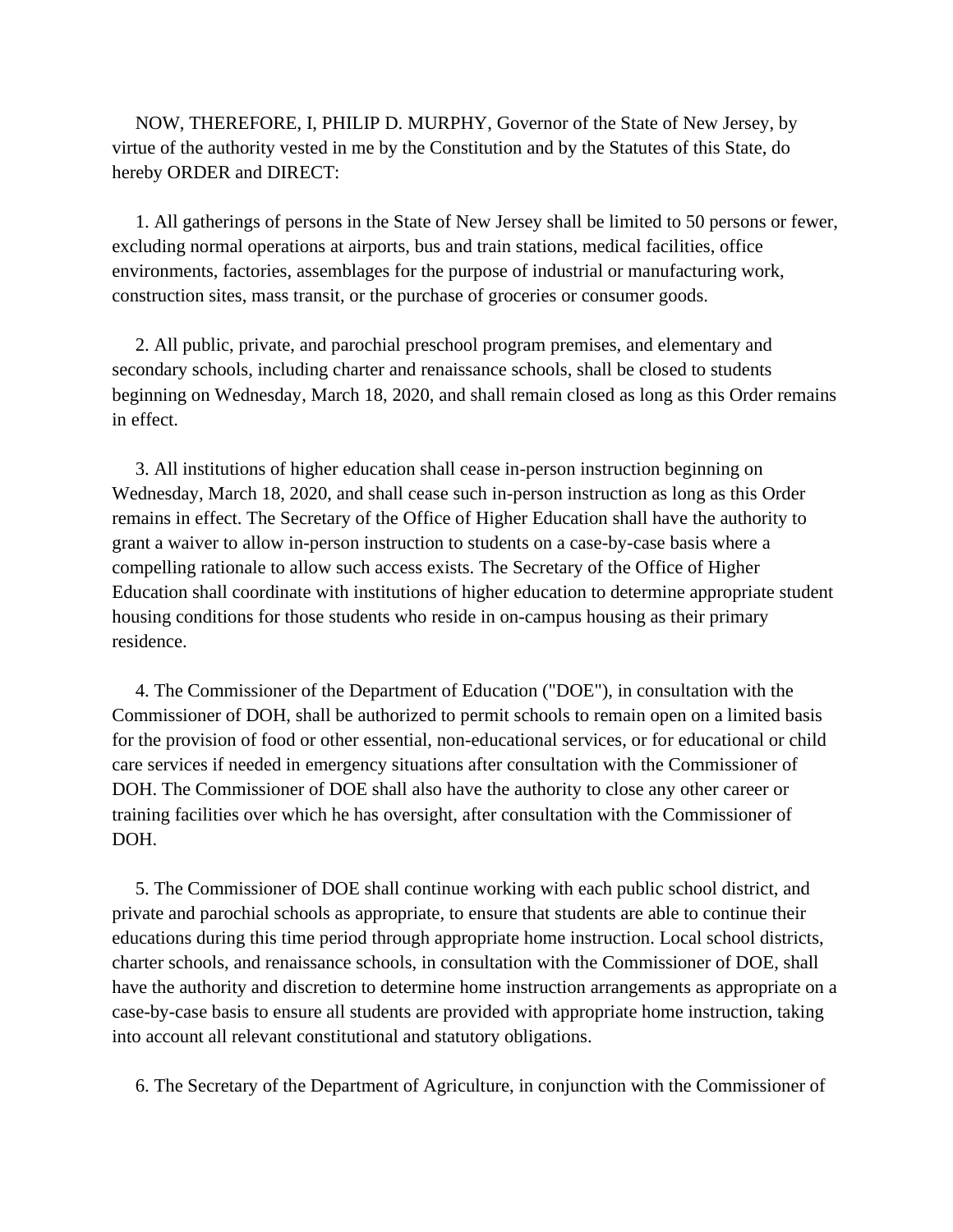DOE, shall take all necessary actions to ensure that all students eligible for free or reduced meals shall continue to receive the services or supports necessary to meet nutritional needs during closures.

 7. The following facilities are ordered closed to members of the public, effective 8:00 p.m. on Monday, March 16, 2020. These facilities are to remain closed to the public for as long as this Order remains in effect. The State Director of Emergency Management, who is the Superintendent of State Police, shall have the discretion to make additions, amendments, clarifications, exceptions, and exclusions to this list:

 a. Casino gaming floors, including retail sports wagering lounges, and casino concert and entertainment venues. Online and mobile sports and casino gaming services may continue to be offered notwithstanding the closure of the physical facility.

 b. Racetracks, including stabling facilities and retail sports wagering lounges. Mobile sports wagering services may continue to be offered notwithstanding the closure of the physical facility.

c. Gyms and fitness centers and classes.

 d. Entertainment centers, including but not limited to, movie theaters, performing arts centers, other concert venues, and nightclubs.

 **8. Other non-essential retail, recreational, and entertainment businesses must cease daily operations from 8:00 p.m. until 5:00 a.m.. From 5:00 a.m. until 8:00 p.m., these businesses may remain open if they limit their occupancy to no more than 50 persons and adhere to social distancing guidelines. Examples of essential businesses excluded from this directive include: grocery / food stores, pharmacies, medical supply stores, gas stations, healthcare facilities and ancillary stores within healthcare facilities. The State Director of Emergency Management, who is the Superintendent of State Police, shall have the discretion to make additions, amendments, clarifications, exceptions, and exclusions to the list of essential businesses and to the timelines applicable to operating hours.**

 9. All restaurants, dining establishments, and food courts, with or without a liquor license, all bars, and all other holders of a liquor license with retail consumption privileges, are permitted to operate their normal business hours, but are limited to offering only food delivery and / or takeout services. If alcoholic beverages are to be sold from a restaurant, dining establishment or bar with a liquor license, such sales shall be limited to original containers sold from the principal public barroom. All retail sales of alcoholic beverages by limited brewery licensees, restricted brewery licensees, plenary and farm winery licensees (and associated salesrooms), craft distillery licensees and cidery and meadery licensees must be in original containers and must be delivered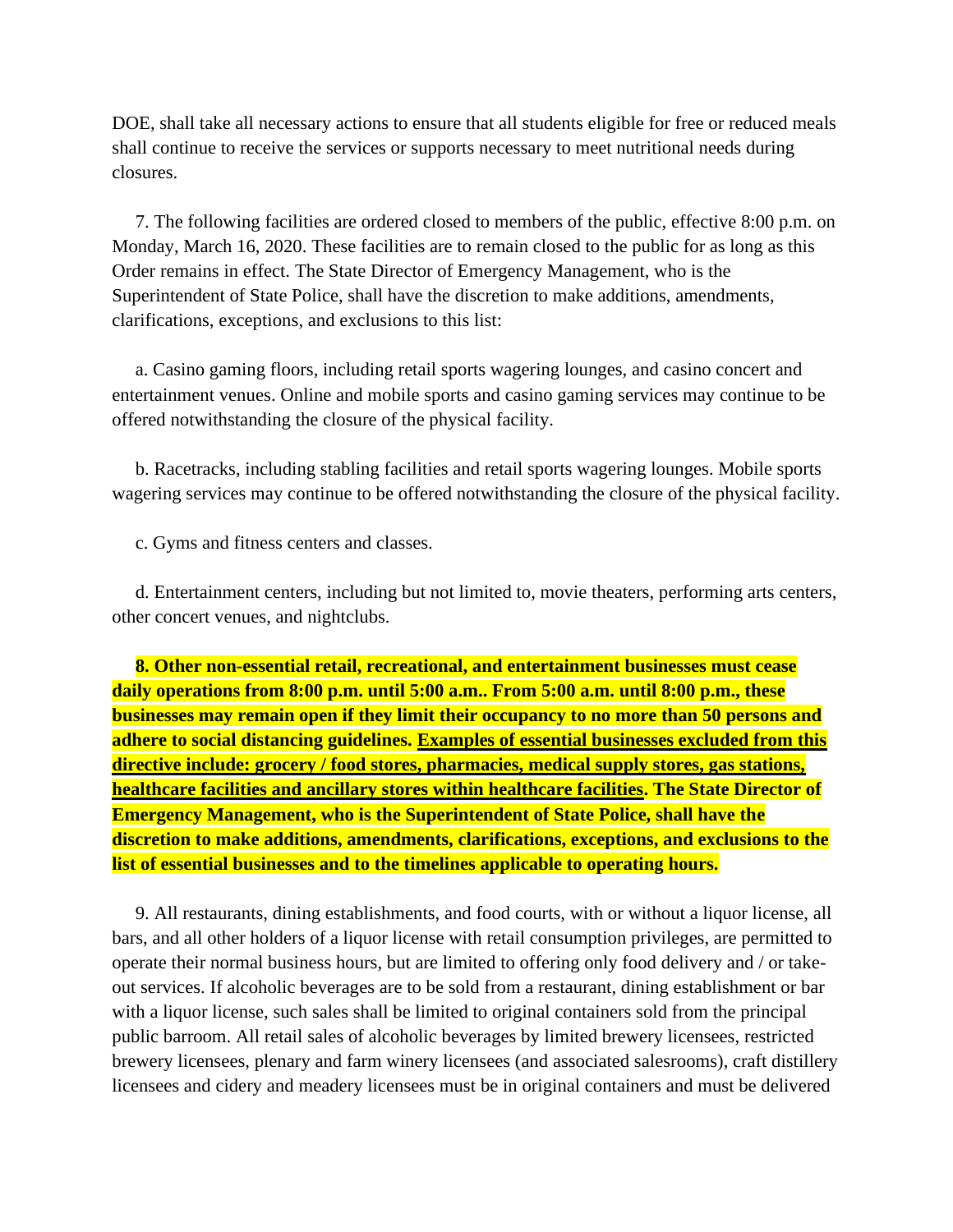by licensed entities and / or by customer pick up.

 10. In accordance with N.J.S.A. App. A:9-33, et seq., as supplemented and amended, the State Director of Emergency Management, who is the Superintendent of State Police, through the police agencies under his control, to determine and control the direction of the flow of vehicular traffic on any State or interstate highway, municipal or county road, and any access road, including the right to detour, reroute, or divert any or all traffic and to prevent ingress or egress from any area that, in the State Director's discretion, is deemed necessary for the protection of the health, safety, and welfare of the public, and to remove parked or abandoned vehicles from such roadways as conditions warrant.

 11. The Attorney General, pursuant to the provisions of N.J.S.A. 39:4-213, shall act through the Superintendent of State Police, to determine and control the direction of the flow of vehicular traffic on any State or interstate highway, municipal or county road, and any access road, including the right to detour, reroute, or divert any or all traffic, to prevent ingress or egress, and to determine the type of vehicle or vehicles to be operated on such roadways. I further authorize all law enforcement officers to enforce any such order of the Attorney General or Superintendent of State Police within their respective municipalities.

 **12. No municipality, county, or any other agency or political subdivision of this State shall enact or enforce any order, rule, regulation, ordinance, or resolution which will or might in any way conflict with any of the provisions of this Executive Order, or which will in any way interfere with or impede its achievement.**

 13. It shall be the duty of every person or entity in this State or doing business in this State and of the members of the governing body and every official, employee, or agent of every political subdivision in this State and of each member of all other governmental bodies, agencies, and authorities in this State of any nature whatsoever, to cooperate fully in all matters concerning this Executive Order.

 14. Penalties for violations of this Executive Order may be imposed under, among other statutes, N.J.S.A. App. A:9-49 and -50.

 15. This Order shall take effect immediately and shall remain in effect until revoked or modified by the Governor, who shall consult with the Commissioner of DOH as appropriate.

 GIVEN, under my hand and seal this 16th day of March, Two Thousand and Twenty, and of the Independence of the United States, the Two Hundred and Forty-Fourth.

/ s / Philip D. Murphy